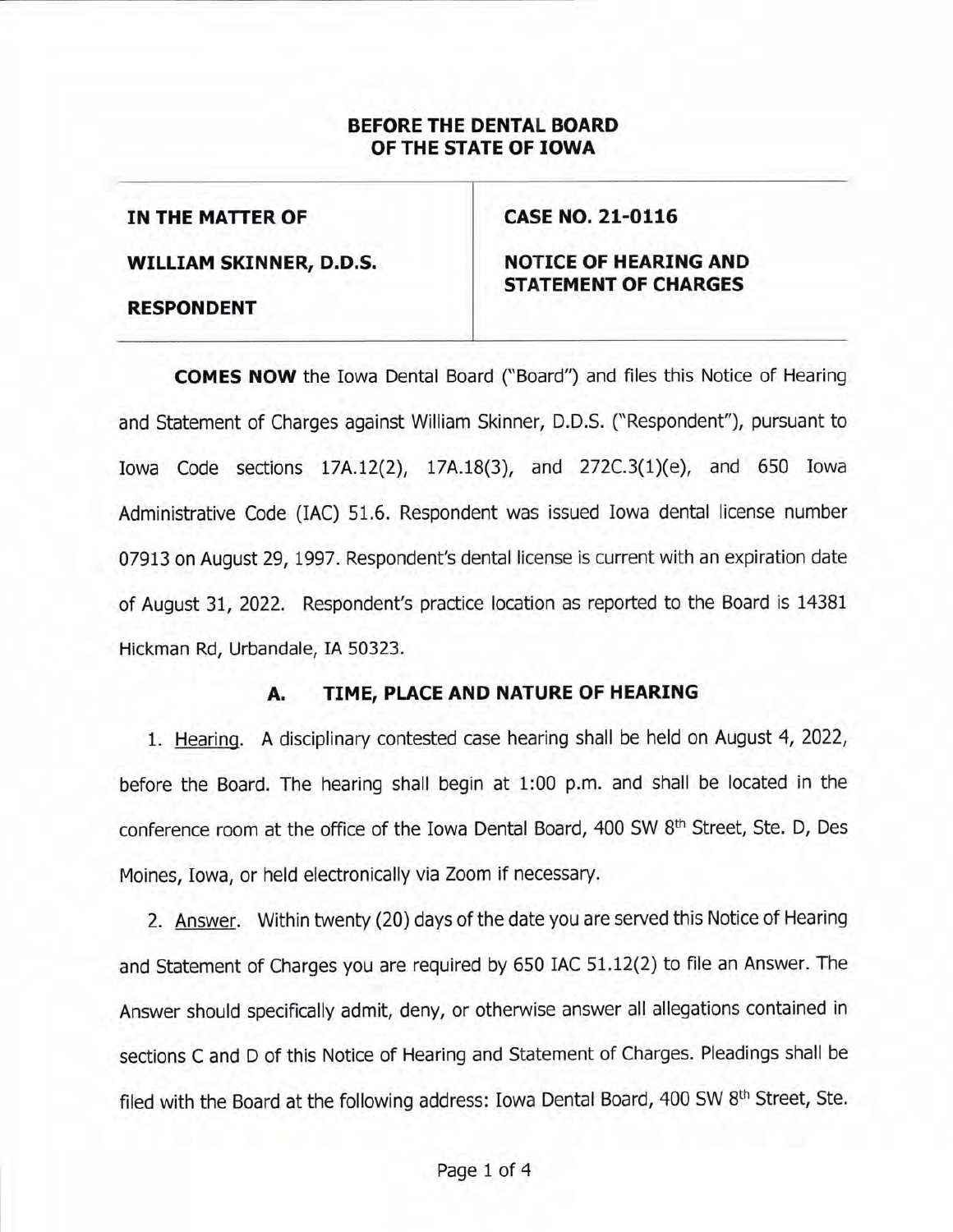D, Des Moines, Iowa 50309 or via email to deeann.argo@iowa.gov.

3. Presidinq Officer. The Board shall serve as presiding officer at the contested case hearing, but the Board hereby delegates to an Administrative Law Judge from the Department of Inspections and Appeals the authority to make initial rulings on prehearing matters, and requests the administrative law judge be present to assist and advise the Board at hearing.

4. Hearing Procedures. The procedural rules governing the conduct of the hearing are found at 650 IAC 51. At the hearing, you may appear personally or be represented by legal counsel at your own expense. You will be allowed the opportunity to respond to the charges against you, to produce evidence on your behalf on issues of material fact, cross-examine witnesses present at the hearing, and examine and respond to any documents introduced at hearing. If you need to request an alternative time or date for hearing, you must comply with the requirements of 650 IAC 51.18. The hearing may be open to the public or closed to the public at your discretion.

5. Prehearing Conference. Any party may request a prehearing conference to discuss evidentiary issues related to the hearing in accordance with 650 IAC 51.17.

6. Prosecution. The Office of the Attorney General is responsible for representing the public interest (the State) in this proceeding. Copies of pleadings should be provided to counsel for the State at the following address: Laura Steffensmeier, Assistant Attorney General, Iowa Attorney General's Office, 2nd Floor, Hoover State Office Building, Des Moines, Iowa 50319 or via email to laura.steffensmeier@ag.iowa.gov.

7. Communications. You may not contact Board members in any manner, including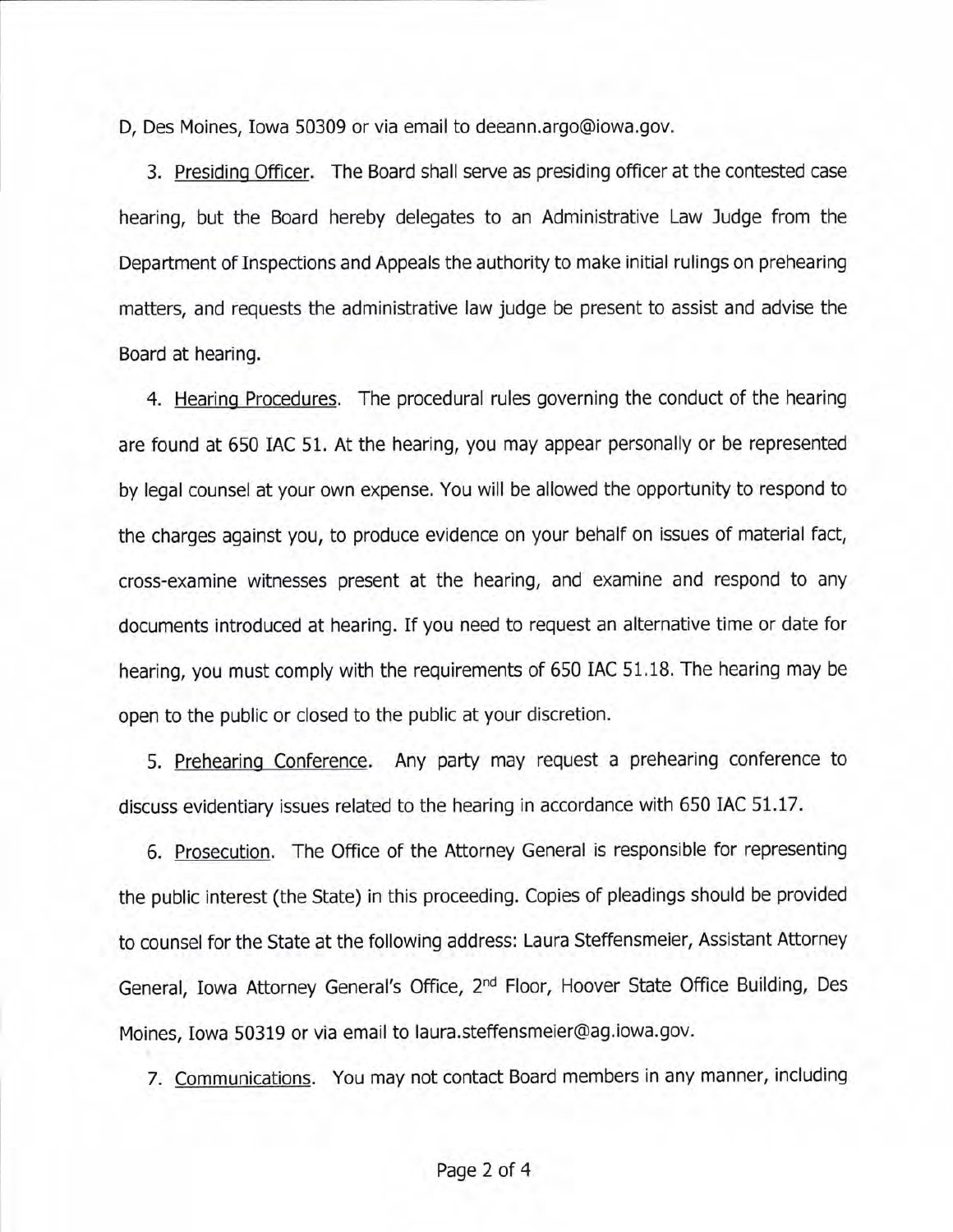by phone, letter, or e-mail, about this Notice of Hearing and Statement of Charges. Board members may only receive information about the case when all parties have notice and an opportunity to participate, such as at the hearing or in pleadings you file with the Jill Stuecker, Executive Director at 515-330-8110.

## **B. LEGAL AUTHORITY AND JURISDICTION**

1. Jurisdiction. The Board has jurisdiction in this matter pursuant to Iowa Code chapters 17A, 147, 153, and 272C (2021).

2. Legal Authority. If any of the allegations against you are founded, the Board has authority to take disciplinary action against you under Iowa Code chapters 147, 153, and 272C, and 650 IAC 30 and 51.

3. Default. If you fail to appear at the hearing, the Board may enter a default decision or proceed with the hearing and render a decision in your absence, in accordance with Iowa Code Section 17A.12(3) and 650 IAC 51.22.

# C. SECTIONS OF STATUTES AND RULES INVOLVED

#### COUNT I

Respondent is charged under 650 IAC 30.4(2)"f" with actions which are abusive, coercive, intimidating, harassing, untruthful, or threatening in the practice of dentistry.



#### D. FACTUAL CIRCUMSTANCES

Page 3 of 4